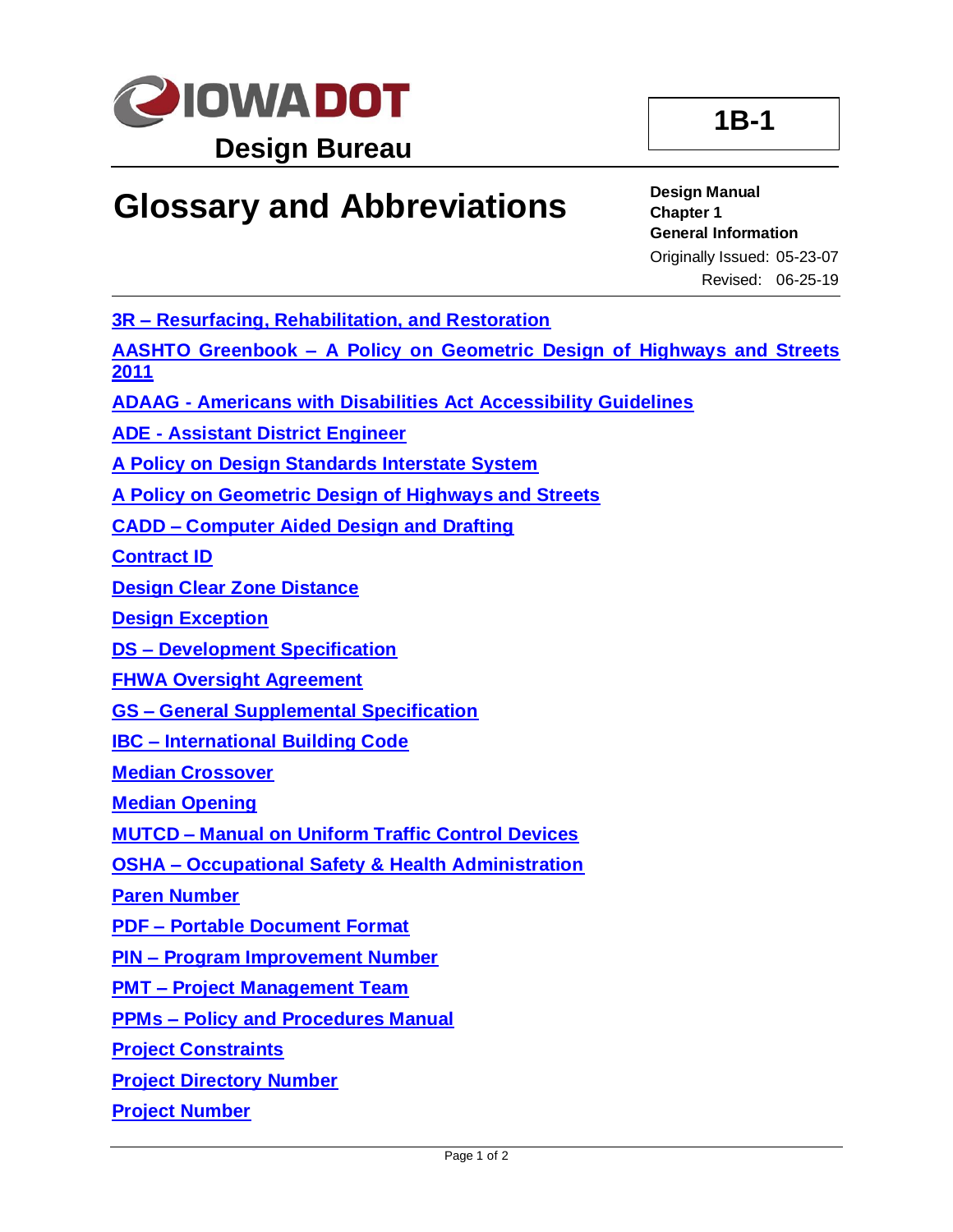**[Provided Clear Zone Distance](01B-01/ProvidedClearZoneDistance.pdf)**

**PSS – [Project Scheduling System](01B-01/PSS.pdf)**

**S1 Event – [Alignment and Potential Borrow Review](01B-01/S1Event.pdf)**

**SP – [Special Provision](01B-01/SP.pdf)**

**SS – [Supplemental Specification](01B-01/SS.pdf)**

**TBR – [Temporary Barrier Rail](01B-01/TBR.pdf)**

**[Traveled Way](01B-01/TraveledWay.pdf)**